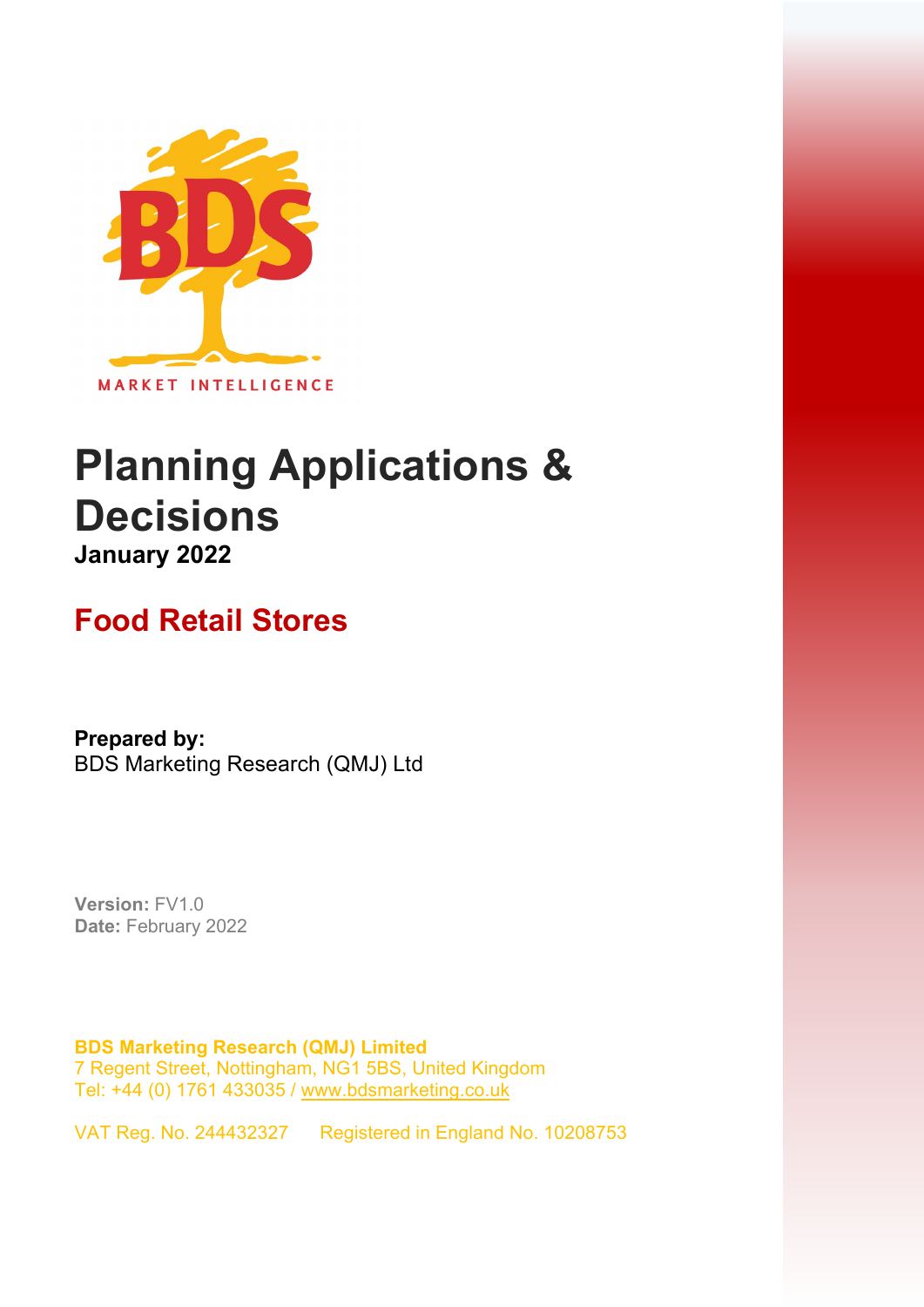



No part of this report may be reproduced, stored in a retrieval system in any form or by any means, electric, mechanical, photocopying, recording or otherwise, without prior written permission of BDS Marketing Research (QMJ) Limited, except for use within the company subscribing to the report.

Every possible precaution has been taken to ensure that the information in this report is accurate at the time of going to press. BDS Marketing Research (QMJ) Limited cannot accept responsibility for any loss or damage, including consequential loss, arising from this report.